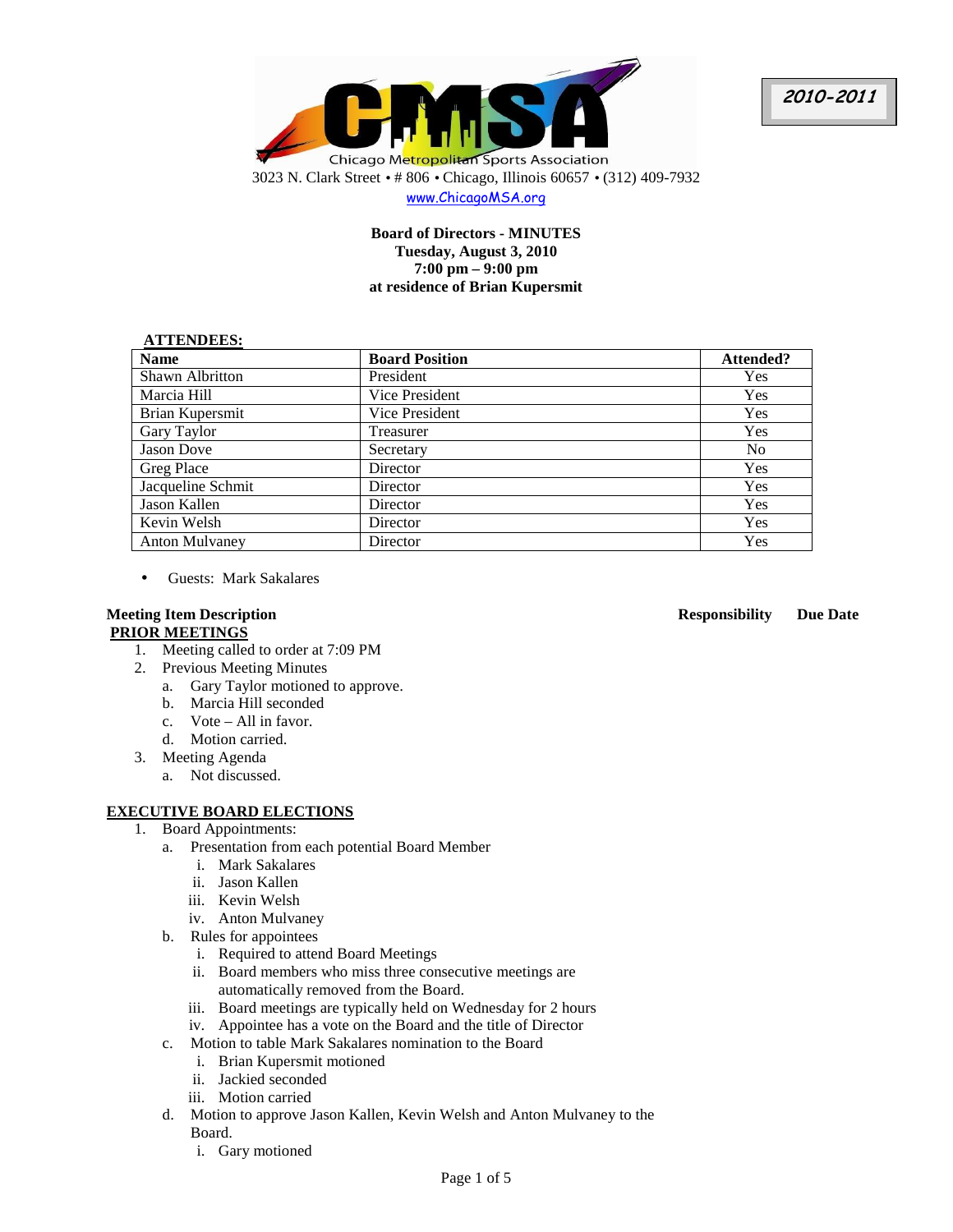**2010-2011** 



www.ChicagoMSA.org

| ii. Brian seconded<br>iii. Motion carried<br><b>SPECIAL BUSINESS</b><br>Raffle License:<br>1.<br>Board is not comfortable with giving out their personal social security<br>a.<br>numbers and personal information for a raffle license due to privacy<br>concerns<br>White Sox Tickets:<br>2.<br>At this time being, we do not have the Social Chair in position to properly<br>Social Chair<br>a.<br>organize the event. A future event, once the Social Chair is established and<br>creates ways and means on how to organize an outing, may be organized.<br>Outings would be publicized in blast as upcoming events. If interested,<br>b.<br>"click here" and is linked to a spot on the website<br>Bar Aids:<br>3.<br>Develop a Community Outreach page to link charities on the website.<br>Social Media<br>a.<br>Find out what they get and we give to them<br>b.<br><b>STANDARD BUSINESS</b><br><b>Treasurer Report</b><br>In the process of transitioning from Jackie to Gary.<br>Gary Taylor<br>08/17/2010<br>1.<br>Gary will send out the report by next week.<br>2.<br><b>Committee Reports</b><br>Advertising/Sponsorship<br>1.<br>Mark Liberson is the chair.<br>a.<br>Marketing<br>2.<br>More ChicagoMSA members for some sports<br>a.<br>Jason Kallen to chair.<br>b.<br>Recruiting sports that are at capacity<br>c.<br>Keep track of the participants average age per sport<br>d.<br>Determine sports should be advertised<br>e.<br>Organizing for marketing events<br>f.<br>i. Gay Pride Parade<br>ii. Market Days Booth<br>iii. Andersonville Midsommar Fest<br>Build up a brand – Sports and an organization<br>g.<br>Let new people to town know that we are here<br>h.<br>Publications<br>i.<br>i. Gay Chicago<br>ii. Red Eye<br>iii. Reader<br>Promotional pushes<br>j.<br>i. When should they occur<br>Women's Social Committee<br>3.<br>Denice Barndt to be asked to Chair<br>Denice Barndt<br>a.<br>Open Social Committee<br>4.<br>Rich Saucedo to be asked to Chair.<br><b>Rich Saucedo</b><br>a.<br>Casino trip – coordinate with Women's<br>b. | <b>Meeting Item Description</b> |    | <b>Responsibility</b> | <b>Due Date</b> |  |
|-------------------------------------------------------------------------------------------------------------------------------------------------------------------------------------------------------------------------------------------------------------------------------------------------------------------------------------------------------------------------------------------------------------------------------------------------------------------------------------------------------------------------------------------------------------------------------------------------------------------------------------------------------------------------------------------------------------------------------------------------------------------------------------------------------------------------------------------------------------------------------------------------------------------------------------------------------------------------------------------------------------------------------------------------------------------------------------------------------------------------------------------------------------------------------------------------------------------------------------------------------------------------------------------------------------------------------------------------------------------------------------------------------------------------------------------------------------------------------------------------------------------------------------------------------------------------------------------------------------------------------------------------------------------------------------------------------------------------------------------------------------------------------------------------------------------------------------------------------------------------------------------------------------------------------------------------------------------------------------------------------------------------------------------------------------------------------|---------------------------------|----|-----------------------|-----------------|--|
|                                                                                                                                                                                                                                                                                                                                                                                                                                                                                                                                                                                                                                                                                                                                                                                                                                                                                                                                                                                                                                                                                                                                                                                                                                                                                                                                                                                                                                                                                                                                                                                                                                                                                                                                                                                                                                                                                                                                                                                                                                                                               |                                 |    |                       |                 |  |
|                                                                                                                                                                                                                                                                                                                                                                                                                                                                                                                                                                                                                                                                                                                                                                                                                                                                                                                                                                                                                                                                                                                                                                                                                                                                                                                                                                                                                                                                                                                                                                                                                                                                                                                                                                                                                                                                                                                                                                                                                                                                               |                                 |    |                       |                 |  |
|                                                                                                                                                                                                                                                                                                                                                                                                                                                                                                                                                                                                                                                                                                                                                                                                                                                                                                                                                                                                                                                                                                                                                                                                                                                                                                                                                                                                                                                                                                                                                                                                                                                                                                                                                                                                                                                                                                                                                                                                                                                                               |                                 |    |                       |                 |  |
|                                                                                                                                                                                                                                                                                                                                                                                                                                                                                                                                                                                                                                                                                                                                                                                                                                                                                                                                                                                                                                                                                                                                                                                                                                                                                                                                                                                                                                                                                                                                                                                                                                                                                                                                                                                                                                                                                                                                                                                                                                                                               |                                 |    |                       |                 |  |
|                                                                                                                                                                                                                                                                                                                                                                                                                                                                                                                                                                                                                                                                                                                                                                                                                                                                                                                                                                                                                                                                                                                                                                                                                                                                                                                                                                                                                                                                                                                                                                                                                                                                                                                                                                                                                                                                                                                                                                                                                                                                               |                                 |    |                       |                 |  |
|                                                                                                                                                                                                                                                                                                                                                                                                                                                                                                                                                                                                                                                                                                                                                                                                                                                                                                                                                                                                                                                                                                                                                                                                                                                                                                                                                                                                                                                                                                                                                                                                                                                                                                                                                                                                                                                                                                                                                                                                                                                                               |                                 |    |                       |                 |  |
|                                                                                                                                                                                                                                                                                                                                                                                                                                                                                                                                                                                                                                                                                                                                                                                                                                                                                                                                                                                                                                                                                                                                                                                                                                                                                                                                                                                                                                                                                                                                                                                                                                                                                                                                                                                                                                                                                                                                                                                                                                                                               |                                 |    |                       |                 |  |
|                                                                                                                                                                                                                                                                                                                                                                                                                                                                                                                                                                                                                                                                                                                                                                                                                                                                                                                                                                                                                                                                                                                                                                                                                                                                                                                                                                                                                                                                                                                                                                                                                                                                                                                                                                                                                                                                                                                                                                                                                                                                               |                                 |    |                       |                 |  |
|                                                                                                                                                                                                                                                                                                                                                                                                                                                                                                                                                                                                                                                                                                                                                                                                                                                                                                                                                                                                                                                                                                                                                                                                                                                                                                                                                                                                                                                                                                                                                                                                                                                                                                                                                                                                                                                                                                                                                                                                                                                                               |                                 |    |                       |                 |  |
|                                                                                                                                                                                                                                                                                                                                                                                                                                                                                                                                                                                                                                                                                                                                                                                                                                                                                                                                                                                                                                                                                                                                                                                                                                                                                                                                                                                                                                                                                                                                                                                                                                                                                                                                                                                                                                                                                                                                                                                                                                                                               |                                 |    |                       |                 |  |
|                                                                                                                                                                                                                                                                                                                                                                                                                                                                                                                                                                                                                                                                                                                                                                                                                                                                                                                                                                                                                                                                                                                                                                                                                                                                                                                                                                                                                                                                                                                                                                                                                                                                                                                                                                                                                                                                                                                                                                                                                                                                               |                                 |    |                       |                 |  |
|                                                                                                                                                                                                                                                                                                                                                                                                                                                                                                                                                                                                                                                                                                                                                                                                                                                                                                                                                                                                                                                                                                                                                                                                                                                                                                                                                                                                                                                                                                                                                                                                                                                                                                                                                                                                                                                                                                                                                                                                                                                                               |                                 |    |                       |                 |  |
|                                                                                                                                                                                                                                                                                                                                                                                                                                                                                                                                                                                                                                                                                                                                                                                                                                                                                                                                                                                                                                                                                                                                                                                                                                                                                                                                                                                                                                                                                                                                                                                                                                                                                                                                                                                                                                                                                                                                                                                                                                                                               |                                 |    |                       |                 |  |
|                                                                                                                                                                                                                                                                                                                                                                                                                                                                                                                                                                                                                                                                                                                                                                                                                                                                                                                                                                                                                                                                                                                                                                                                                                                                                                                                                                                                                                                                                                                                                                                                                                                                                                                                                                                                                                                                                                                                                                                                                                                                               |                                 |    |                       |                 |  |
|                                                                                                                                                                                                                                                                                                                                                                                                                                                                                                                                                                                                                                                                                                                                                                                                                                                                                                                                                                                                                                                                                                                                                                                                                                                                                                                                                                                                                                                                                                                                                                                                                                                                                                                                                                                                                                                                                                                                                                                                                                                                               |                                 |    |                       |                 |  |
|                                                                                                                                                                                                                                                                                                                                                                                                                                                                                                                                                                                                                                                                                                                                                                                                                                                                                                                                                                                                                                                                                                                                                                                                                                                                                                                                                                                                                                                                                                                                                                                                                                                                                                                                                                                                                                                                                                                                                                                                                                                                               |                                 |    |                       |                 |  |
|                                                                                                                                                                                                                                                                                                                                                                                                                                                                                                                                                                                                                                                                                                                                                                                                                                                                                                                                                                                                                                                                                                                                                                                                                                                                                                                                                                                                                                                                                                                                                                                                                                                                                                                                                                                                                                                                                                                                                                                                                                                                               |                                 |    |                       |                 |  |
|                                                                                                                                                                                                                                                                                                                                                                                                                                                                                                                                                                                                                                                                                                                                                                                                                                                                                                                                                                                                                                                                                                                                                                                                                                                                                                                                                                                                                                                                                                                                                                                                                                                                                                                                                                                                                                                                                                                                                                                                                                                                               |                                 |    |                       |                 |  |
|                                                                                                                                                                                                                                                                                                                                                                                                                                                                                                                                                                                                                                                                                                                                                                                                                                                                                                                                                                                                                                                                                                                                                                                                                                                                                                                                                                                                                                                                                                                                                                                                                                                                                                                                                                                                                                                                                                                                                                                                                                                                               |                                 |    |                       |                 |  |
|                                                                                                                                                                                                                                                                                                                                                                                                                                                                                                                                                                                                                                                                                                                                                                                                                                                                                                                                                                                                                                                                                                                                                                                                                                                                                                                                                                                                                                                                                                                                                                                                                                                                                                                                                                                                                                                                                                                                                                                                                                                                               |                                 |    |                       |                 |  |
|                                                                                                                                                                                                                                                                                                                                                                                                                                                                                                                                                                                                                                                                                                                                                                                                                                                                                                                                                                                                                                                                                                                                                                                                                                                                                                                                                                                                                                                                                                                                                                                                                                                                                                                                                                                                                                                                                                                                                                                                                                                                               |                                 |    |                       |                 |  |
|                                                                                                                                                                                                                                                                                                                                                                                                                                                                                                                                                                                                                                                                                                                                                                                                                                                                                                                                                                                                                                                                                                                                                                                                                                                                                                                                                                                                                                                                                                                                                                                                                                                                                                                                                                                                                                                                                                                                                                                                                                                                               |                                 |    |                       |                 |  |
|                                                                                                                                                                                                                                                                                                                                                                                                                                                                                                                                                                                                                                                                                                                                                                                                                                                                                                                                                                                                                                                                                                                                                                                                                                                                                                                                                                                                                                                                                                                                                                                                                                                                                                                                                                                                                                                                                                                                                                                                                                                                               |                                 |    |                       |                 |  |
|                                                                                                                                                                                                                                                                                                                                                                                                                                                                                                                                                                                                                                                                                                                                                                                                                                                                                                                                                                                                                                                                                                                                                                                                                                                                                                                                                                                                                                                                                                                                                                                                                                                                                                                                                                                                                                                                                                                                                                                                                                                                               |                                 |    |                       |                 |  |
|                                                                                                                                                                                                                                                                                                                                                                                                                                                                                                                                                                                                                                                                                                                                                                                                                                                                                                                                                                                                                                                                                                                                                                                                                                                                                                                                                                                                                                                                                                                                                                                                                                                                                                                                                                                                                                                                                                                                                                                                                                                                               |                                 |    |                       |                 |  |
|                                                                                                                                                                                                                                                                                                                                                                                                                                                                                                                                                                                                                                                                                                                                                                                                                                                                                                                                                                                                                                                                                                                                                                                                                                                                                                                                                                                                                                                                                                                                                                                                                                                                                                                                                                                                                                                                                                                                                                                                                                                                               |                                 |    |                       |                 |  |
|                                                                                                                                                                                                                                                                                                                                                                                                                                                                                                                                                                                                                                                                                                                                                                                                                                                                                                                                                                                                                                                                                                                                                                                                                                                                                                                                                                                                                                                                                                                                                                                                                                                                                                                                                                                                                                                                                                                                                                                                                                                                               |                                 |    |                       |                 |  |
|                                                                                                                                                                                                                                                                                                                                                                                                                                                                                                                                                                                                                                                                                                                                                                                                                                                                                                                                                                                                                                                                                                                                                                                                                                                                                                                                                                                                                                                                                                                                                                                                                                                                                                                                                                                                                                                                                                                                                                                                                                                                               |                                 |    |                       |                 |  |
|                                                                                                                                                                                                                                                                                                                                                                                                                                                                                                                                                                                                                                                                                                                                                                                                                                                                                                                                                                                                                                                                                                                                                                                                                                                                                                                                                                                                                                                                                                                                                                                                                                                                                                                                                                                                                                                                                                                                                                                                                                                                               |                                 |    |                       |                 |  |
|                                                                                                                                                                                                                                                                                                                                                                                                                                                                                                                                                                                                                                                                                                                                                                                                                                                                                                                                                                                                                                                                                                                                                                                                                                                                                                                                                                                                                                                                                                                                                                                                                                                                                                                                                                                                                                                                                                                                                                                                                                                                               |                                 |    |                       |                 |  |
|                                                                                                                                                                                                                                                                                                                                                                                                                                                                                                                                                                                                                                                                                                                                                                                                                                                                                                                                                                                                                                                                                                                                                                                                                                                                                                                                                                                                                                                                                                                                                                                                                                                                                                                                                                                                                                                                                                                                                                                                                                                                               |                                 |    |                       |                 |  |
|                                                                                                                                                                                                                                                                                                                                                                                                                                                                                                                                                                                                                                                                                                                                                                                                                                                                                                                                                                                                                                                                                                                                                                                                                                                                                                                                                                                                                                                                                                                                                                                                                                                                                                                                                                                                                                                                                                                                                                                                                                                                               |                                 |    |                       |                 |  |
|                                                                                                                                                                                                                                                                                                                                                                                                                                                                                                                                                                                                                                                                                                                                                                                                                                                                                                                                                                                                                                                                                                                                                                                                                                                                                                                                                                                                                                                                                                                                                                                                                                                                                                                                                                                                                                                                                                                                                                                                                                                                               |                                 |    |                       |                 |  |
|                                                                                                                                                                                                                                                                                                                                                                                                                                                                                                                                                                                                                                                                                                                                                                                                                                                                                                                                                                                                                                                                                                                                                                                                                                                                                                                                                                                                                                                                                                                                                                                                                                                                                                                                                                                                                                                                                                                                                                                                                                                                               |                                 |    |                       |                 |  |
|                                                                                                                                                                                                                                                                                                                                                                                                                                                                                                                                                                                                                                                                                                                                                                                                                                                                                                                                                                                                                                                                                                                                                                                                                                                                                                                                                                                                                                                                                                                                                                                                                                                                                                                                                                                                                                                                                                                                                                                                                                                                               |                                 |    |                       |                 |  |
|                                                                                                                                                                                                                                                                                                                                                                                                                                                                                                                                                                                                                                                                                                                                                                                                                                                                                                                                                                                                                                                                                                                                                                                                                                                                                                                                                                                                                                                                                                                                                                                                                                                                                                                                                                                                                                                                                                                                                                                                                                                                               |                                 |    |                       |                 |  |
|                                                                                                                                                                                                                                                                                                                                                                                                                                                                                                                                                                                                                                                                                                                                                                                                                                                                                                                                                                                                                                                                                                                                                                                                                                                                                                                                                                                                                                                                                                                                                                                                                                                                                                                                                                                                                                                                                                                                                                                                                                                                               |                                 |    |                       |                 |  |
|                                                                                                                                                                                                                                                                                                                                                                                                                                                                                                                                                                                                                                                                                                                                                                                                                                                                                                                                                                                                                                                                                                                                                                                                                                                                                                                                                                                                                                                                                                                                                                                                                                                                                                                                                                                                                                                                                                                                                                                                                                                                               |                                 |    |                       |                 |  |
|                                                                                                                                                                                                                                                                                                                                                                                                                                                                                                                                                                                                                                                                                                                                                                                                                                                                                                                                                                                                                                                                                                                                                                                                                                                                                                                                                                                                                                                                                                                                                                                                                                                                                                                                                                                                                                                                                                                                                                                                                                                                               |                                 |    |                       |                 |  |
|                                                                                                                                                                                                                                                                                                                                                                                                                                                                                                                                                                                                                                                                                                                                                                                                                                                                                                                                                                                                                                                                                                                                                                                                                                                                                                                                                                                                                                                                                                                                                                                                                                                                                                                                                                                                                                                                                                                                                                                                                                                                               |                                 |    |                       |                 |  |
|                                                                                                                                                                                                                                                                                                                                                                                                                                                                                                                                                                                                                                                                                                                                                                                                                                                                                                                                                                                                                                                                                                                                                                                                                                                                                                                                                                                                                                                                                                                                                                                                                                                                                                                                                                                                                                                                                                                                                                                                                                                                               |                                 |    |                       |                 |  |
|                                                                                                                                                                                                                                                                                                                                                                                                                                                                                                                                                                                                                                                                                                                                                                                                                                                                                                                                                                                                                                                                                                                                                                                                                                                                                                                                                                                                                                                                                                                                                                                                                                                                                                                                                                                                                                                                                                                                                                                                                                                                               |                                 |    |                       |                 |  |
|                                                                                                                                                                                                                                                                                                                                                                                                                                                                                                                                                                                                                                                                                                                                                                                                                                                                                                                                                                                                                                                                                                                                                                                                                                                                                                                                                                                                                                                                                                                                                                                                                                                                                                                                                                                                                                                                                                                                                                                                                                                                               |                                 |    |                       |                 |  |
|                                                                                                                                                                                                                                                                                                                                                                                                                                                                                                                                                                                                                                                                                                                                                                                                                                                                                                                                                                                                                                                                                                                                                                                                                                                                                                                                                                                                                                                                                                                                                                                                                                                                                                                                                                                                                                                                                                                                                                                                                                                                               |                                 |    |                       |                 |  |
|                                                                                                                                                                                                                                                                                                                                                                                                                                                                                                                                                                                                                                                                                                                                                                                                                                                                                                                                                                                                                                                                                                                                                                                                                                                                                                                                                                                                                                                                                                                                                                                                                                                                                                                                                                                                                                                                                                                                                                                                                                                                               |                                 |    |                       |                 |  |
|                                                                                                                                                                                                                                                                                                                                                                                                                                                                                                                                                                                                                                                                                                                                                                                                                                                                                                                                                                                                                                                                                                                                                                                                                                                                                                                                                                                                                                                                                                                                                                                                                                                                                                                                                                                                                                                                                                                                                                                                                                                                               |                                 |    |                       |                 |  |
|                                                                                                                                                                                                                                                                                                                                                                                                                                                                                                                                                                                                                                                                                                                                                                                                                                                                                                                                                                                                                                                                                                                                                                                                                                                                                                                                                                                                                                                                                                                                                                                                                                                                                                                                                                                                                                                                                                                                                                                                                                                                               |                                 |    |                       |                 |  |
|                                                                                                                                                                                                                                                                                                                                                                                                                                                                                                                                                                                                                                                                                                                                                                                                                                                                                                                                                                                                                                                                                                                                                                                                                                                                                                                                                                                                                                                                                                                                                                                                                                                                                                                                                                                                                                                                                                                                                                                                                                                                               |                                 | c. | <b>Roller Derby</b>   |                 |  |

d. White Sox Game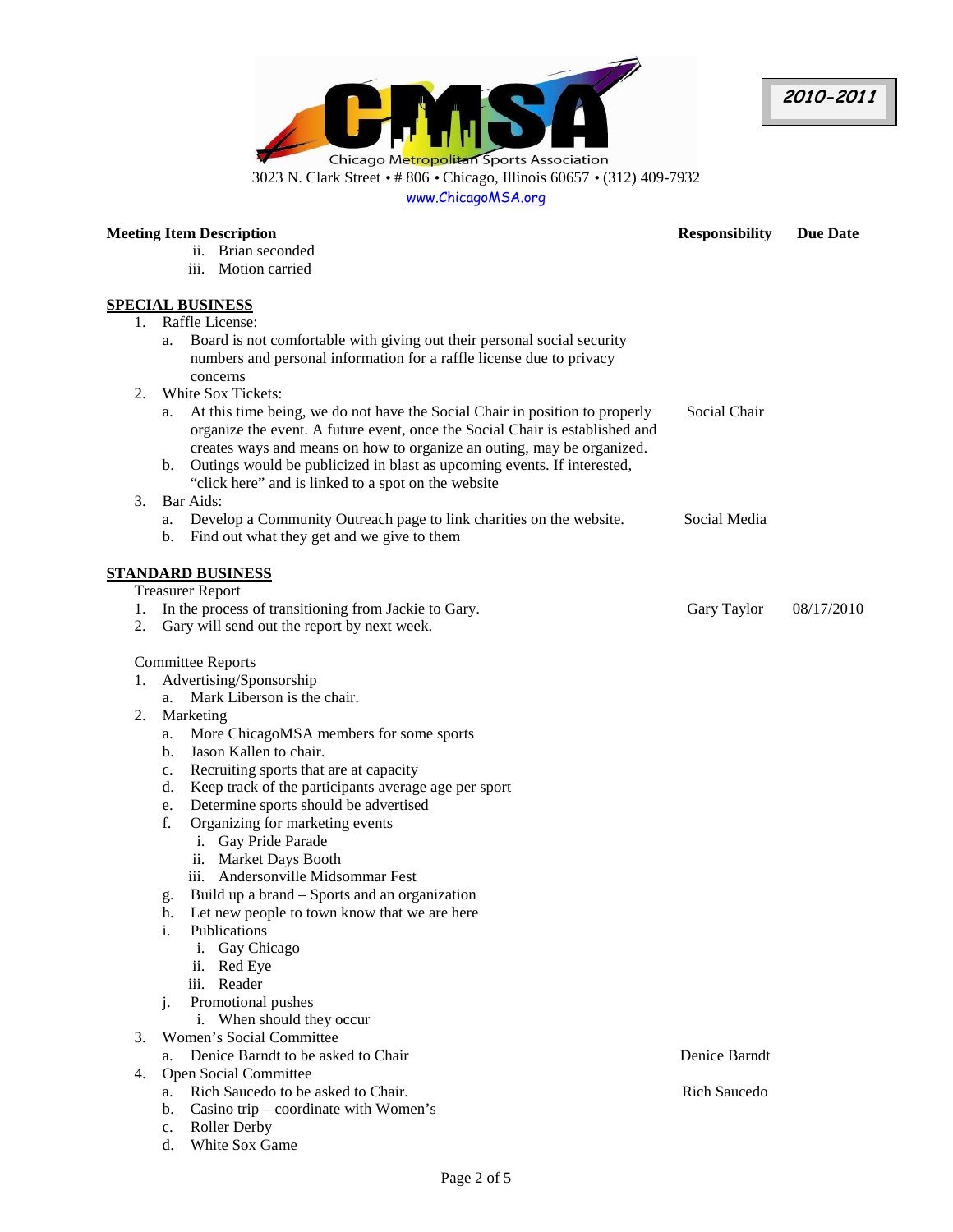

www.ChicagoMSA.org

|        | <b>Meeting Item Description</b>                                                 | <b>Responsibility</b> | <b>Due Date</b> |
|--------|---------------------------------------------------------------------------------|-----------------------|-----------------|
| 5.     | Finance & Insurance Committee                                                   |                       |                 |
|        | Includes Membership<br>a.                                                       | Marcia, Gary          |                 |
|        | Marcia Hill, Jacqueline Schmit and Gary Taylor to Chair.<br>b.                  | Jackie                |                 |
| 6.     | Park District & Tournament Committee                                            |                       |                 |
|        | Volunteer Committee Rassler - Volunteer@chicagomsa.org<br>a.                    | Greg Place            |                 |
|        | Reporting Tournament results to Compete Magazine<br>b.                          | Joe Pittman           |                 |
|        | c. Greg Place to Chair                                                          |                       |                 |
|        | d. Ask Joe Pittman to be Chicago Park District liaison                          |                       |                 |
| 7.     | ChicagoMSA Hall of Fame Committee                                               |                       |                 |
|        | Marcia Hill to Chair<br>a.                                                      | Marcia Hill           |                 |
|        | Need an Archive<br>b.                                                           |                       |                 |
| 8.     | <b>Public Relations and Social Media Committee</b>                              |                       |                 |
|        | Includes Coordination with Scott Quinn<br>a.                                    | Anton                 |                 |
|        | Anton Mulvaney is interested in Chairing<br>b.                                  | Mulvaney              |                 |
|        | Contact Aaron Brost on Social Media assistance<br>c.                            |                       |                 |
|        | d. Write the email blasts that will be sent out                                 |                       |                 |
|        | Ways to improve registration<br>e.                                              |                       |                 |
| 9.     | Ways and Means Committee                                                        |                       |                 |
|        | <b>Human Relations</b><br>a.                                                    | <b>Brian</b>          |                 |
|        | Oversight committee<br>b.                                                       | Kupersmit             |                 |
|        | Make Sports aware of policies and procedures<br>c.                              | <b>Denice Brandt</b>  |                 |
|        | Brian Kupersmit to Chair<br>d.                                                  | Kevin Welsh           |                 |
|        | Ask Denice Brandt if she'd be interested in assisting<br>e.                     |                       |                 |
|        | f.<br>John Bauters reviewing bylaws                                             |                       |                 |
|        | Kevin Welsh to assist Brian with Human Relations aspect.<br>g.                  |                       |                 |
|        | 10. NAGAAA World Series 2011 - Liaison                                          |                       |                 |
|        | Mark Sakalares to be the liaison<br>a.                                          |                       |                 |
|        | <b>EXISTING BUSINESS</b>                                                        |                       |                 |
| Audit: |                                                                                 |                       |                 |
| 1.     | Moving to invoices for reinbursements                                           |                       |                 |
| 2.     | Invoices will make the yearly 501C3 audits easier each year.                    |                       |                 |
| 3.     | Have been denied by the State of Illinois 501C3 status.                         |                       |                 |
|        | b. Have Federal 501C3 Status                                                    | <b>Mark Sakalares</b> |                 |
|        | Received a "Sticky Note" with last application stating that CMSA required<br>c. |                       |                 |
|        | a special hearing                                                               |                       |                 |
|        | Mark Sakalares will investigate further<br>d.                                   |                       |                 |
|        | Bylaws:                                                                         |                       |                 |
| 1.     | John Bauters has agreed to review the bylaws                                    | John Bauters          |                 |
| 2.     | Greg Ausfeld will assist                                                        | Greg Ausfeld          |                 |
| 3.     | Review will go through the current verbiage                                     |                       |                 |
| 4.     | Review to update and suggest changes to the current bylaws                      |                       |                 |
| 5.     | Changes will need to follow the ratification procedures with members            |                       |                 |
|        | Complaints/Disciplinary:                                                        |                       |                 |
| ı.     | Smurf is quitting drinking at work                                              |                       |                 |
|        |                                                                                 |                       |                 |

Complimentary Membership: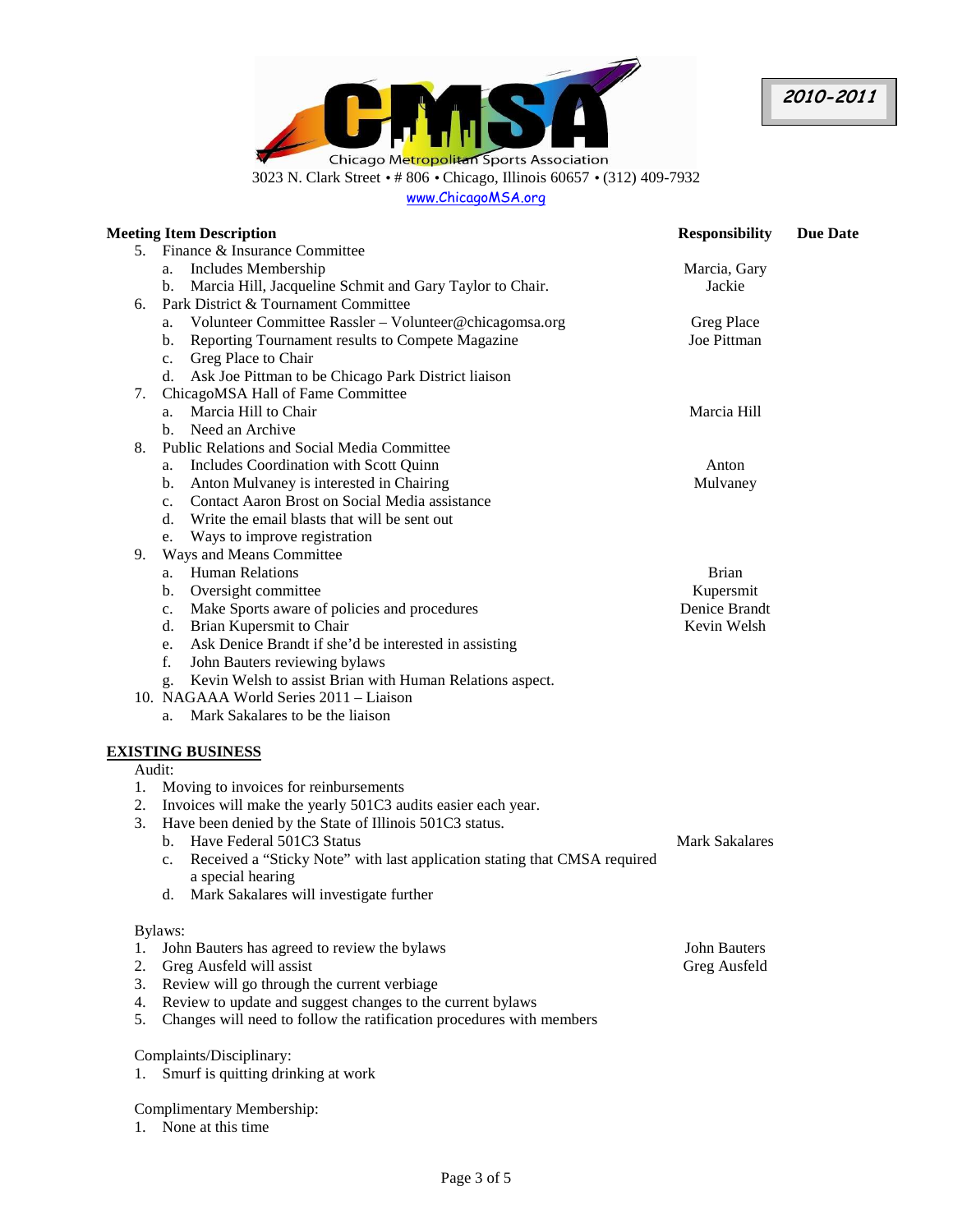**2010-2011** 

Chicago Metropolitan Sports Association 3023 N. Clark Street • # 806 • Chicago, Illinois 60657 • (312) 409-7932 www.ChicagoMSA.org

# **Meeting Item Description Responsibility Due Date**  Programs 1. Badminton: a. Check with Lucas if Armory is done Lucas Wonn Lucas Wonn 2. Basketball – Women's a. Sam Hamilton and Marcia Hill are the Commissioners 3. Dodgeball – Winter Open a. No report at this time. 4. Dodgeball – Winter Women's a. Jen Hostetler is new commissioner 5. Flag Football – Men's a. Permits have been submitted for Men's and Women's 6. Flag Football – Women's a. See Men's 7. Floor Hockey a. League has been approached by Windy City to start a league with them 8. Kickball – Outdoor: a. No report at this time. 9. Soccer – Indoor: a. No report at this time 10. Soccer – Outdoor – Open a. Currently at capacity 11. Soccer – Outdoor – Women's a. Starts this fall 12. Softball – Summer – Open Sunday a. Writing rules and policies procedures b. Commissioner elections this month c. All leagues need to clearly document their rules and procedures 13. Softball – Summer – Open Thursdays a. No report at this time. 14. Softball – Summer – Women's Sundays a. One more week of regular season. b. Sending 8 teams to Las Vegas for the World Series 15. Softball – Fall – Open a. Registration has opened up b. Make sure registration has a player fee c. Budget to finance calls for a player fee d. Make sure thrivant has the \$35 player fee or at least \$2 fee. 16. Softball – Fall – Women's a. Registration opens August 14 b. Pottawattomie Park on Saturdays c. Six or seven teams from Sunday d. Keep playing for the world series 17. Softball – Senior League a. Wooden bats used with smaller parks b. Double home base c. Peter Meyer is the commissioner 18. Tennis – Summer Singles a. Finishing up the season 19. Tennis – Summer Doubles

a. No report at this time.

Gary Taylor